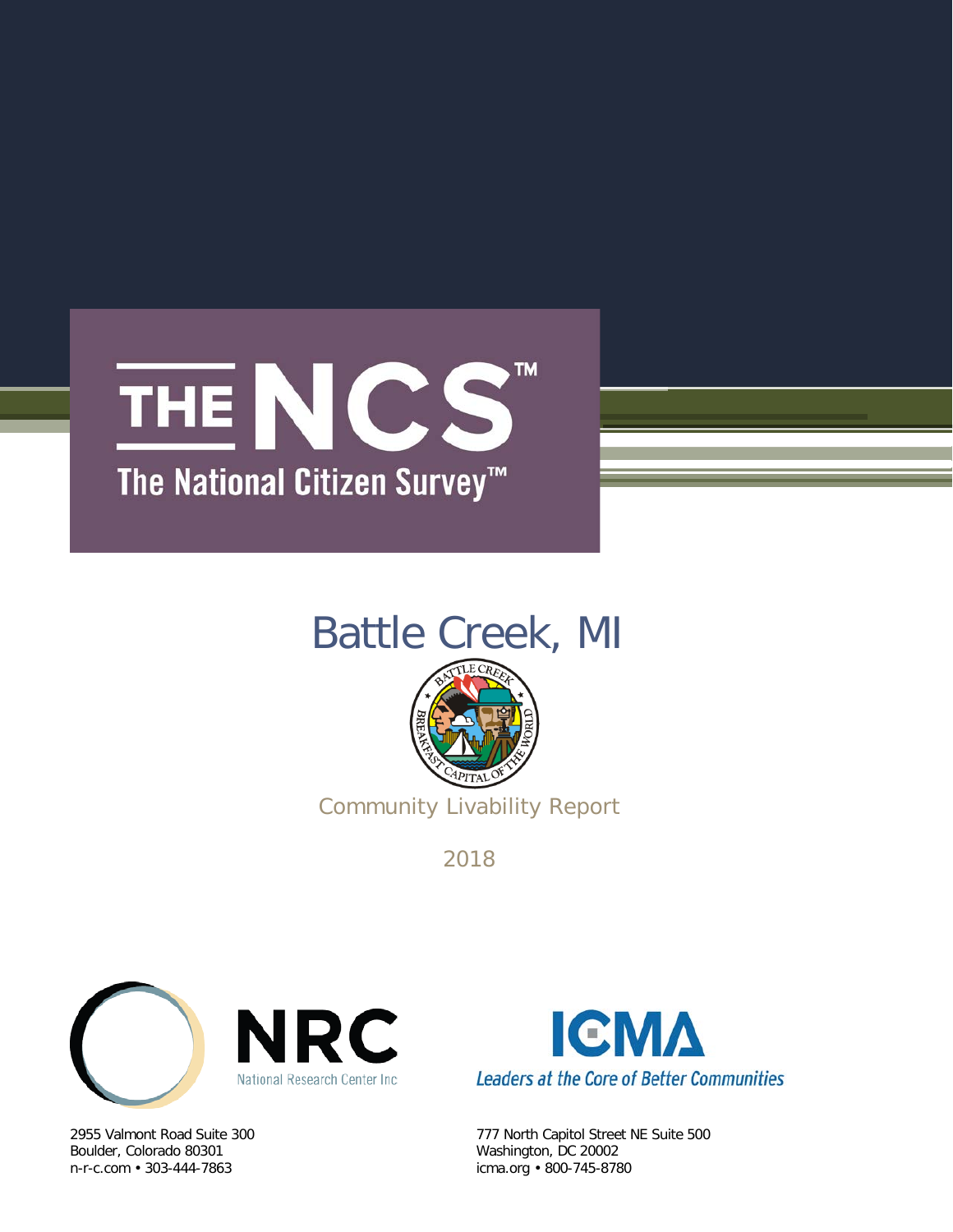# **Contents**



The National Citizen Survey™ © 2001-2018 National Research Center, Inc.

The NCS™ is presented by NRC in collaboration with ICMA.

NRC is a charter member of the AAPOR Transparency Initiative, providing clear disclosure of our sound and ethical survey research practices.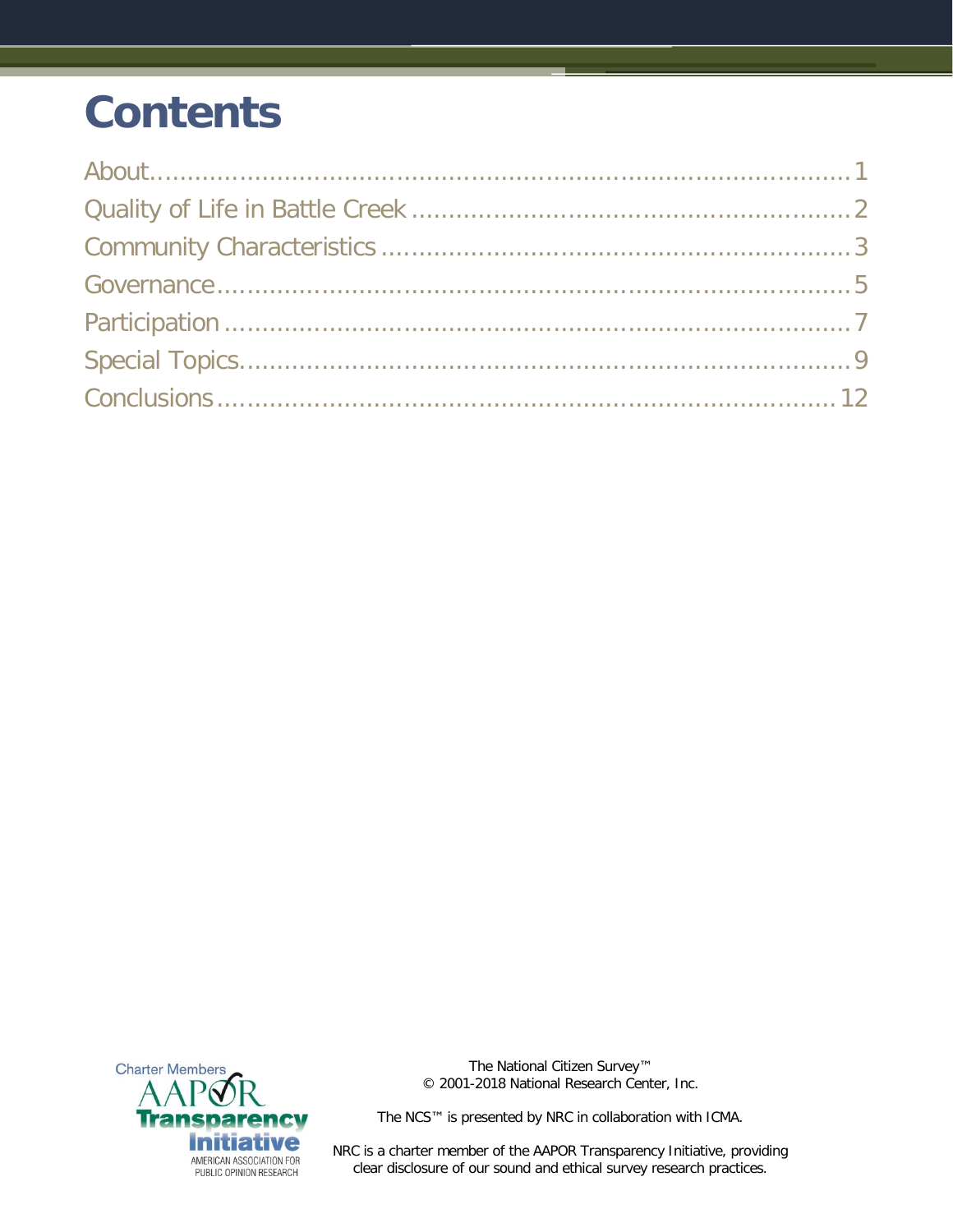## <span id="page-2-0"></span>**About**

The National Citizen Survey™ (The NCS) report is about the "livability" of Battle Creek. The phrase "livable community" is used here to evoke a place that is not simply habitable, but that is desirable. It is not only where people do live, but where they want to live.

Great communities are partnerships of the government, private sector, community-based organizations and residents, all geographically connected. The NCS captures residents' opinions within the three pillars of a community (Community Characteristics, Governance and Participation) across eight central facets of community (Safety, Mobility, Natural Environment, Built Environment, Economy, Recreation and Wellness, Education and Enrichment and Community Engagement).

The Community Livability Report provides the opinions of a representative sample of 568 residents of the City of Battle Creek. The margin of error around any reported percentage is 4% for all respondents. The full description of methods used to garner these opinions can be found in the *Technical Appendices* provided under separate cover.

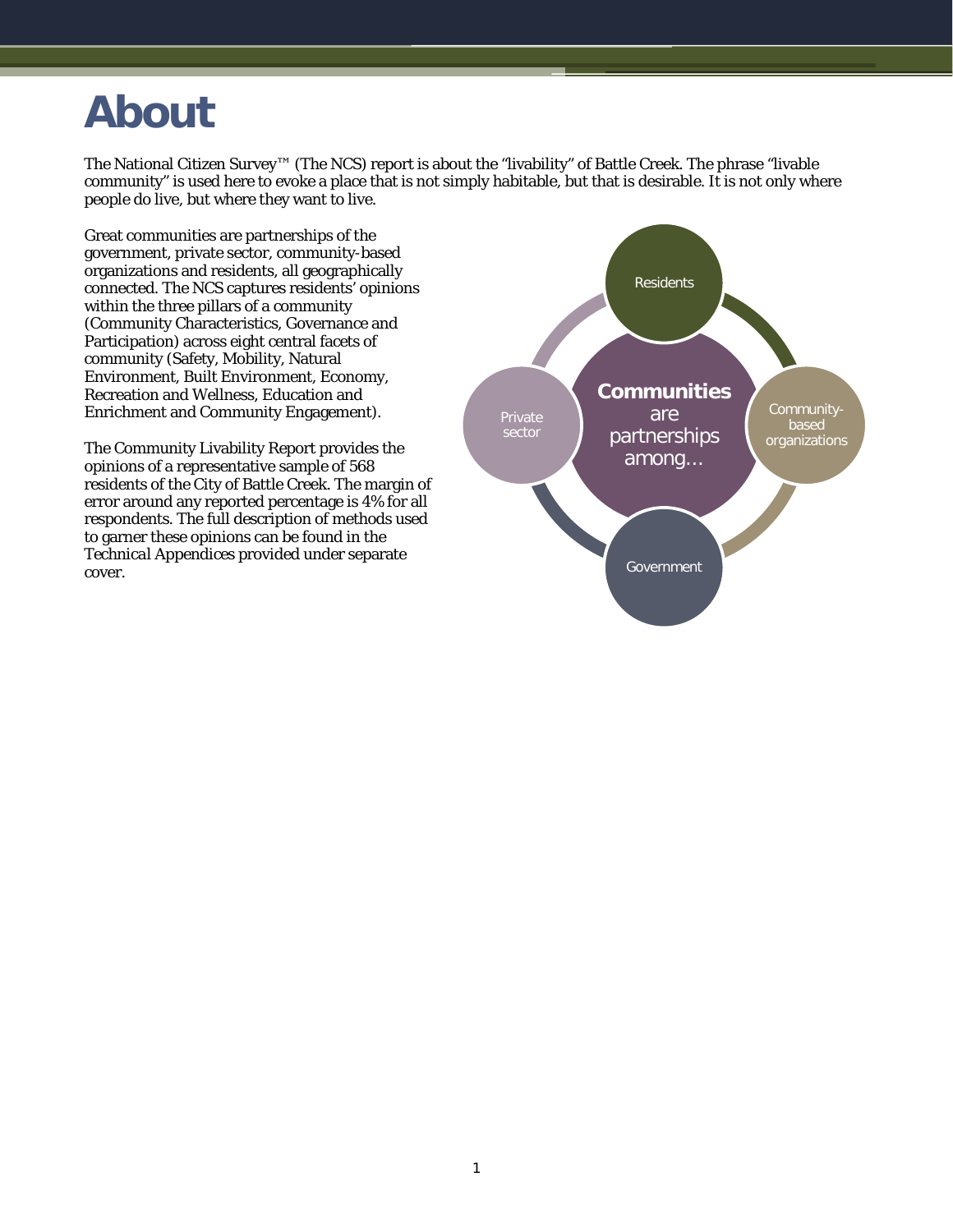# <span id="page-3-0"></span>**Quality of Life in Battle Creek**

Most residents rated the quality of life in Battle Creek as fair or better. This rating was much lower than the benchmark (see Appendix B of the *Technical Appendices* provided under separate cover).

Shown below are the eight facets of community. The color of each community facet summarizes how residents rated it across the three sections of the survey that represent the pillars of a community – Community Characteristics, Governance and Participation. When most ratings across the three pillars were higher than the benchmark, the



color for that facet is the darkest shade; when most ratings were lower than the benchmark, the color is the lightest shade. A mix of ratings (higher and lower than the benchmark) results in a color between the extremes.

In addition to a summary of ratings, the image below includes one or more stars to indicate which community facets were the most important focus areas for the community. As in 2015, residents identified Safety and Economy as priorities for the Battle Creek community in the coming two years. Battle Creek residents gave ratings on par with the national average to Economy, as well as to Mobility and Natural Environment. Ratings for the remaining facets were lower than other communities. This overview of the key aspects of community quality provides a quick summary of where residents see exceptionally strong performance and where performance offers the greatest opportunity for improvement. Linking quality to importance offers community members and leaders a view into the characteristics of the community that matter most and that seem to be working best.

Details that support these findings are contained in the remainder of this Livability Report, starting with the ratings for Community Characteristics, Governance and Participation and ending with results for Battle Creek's unique questions.

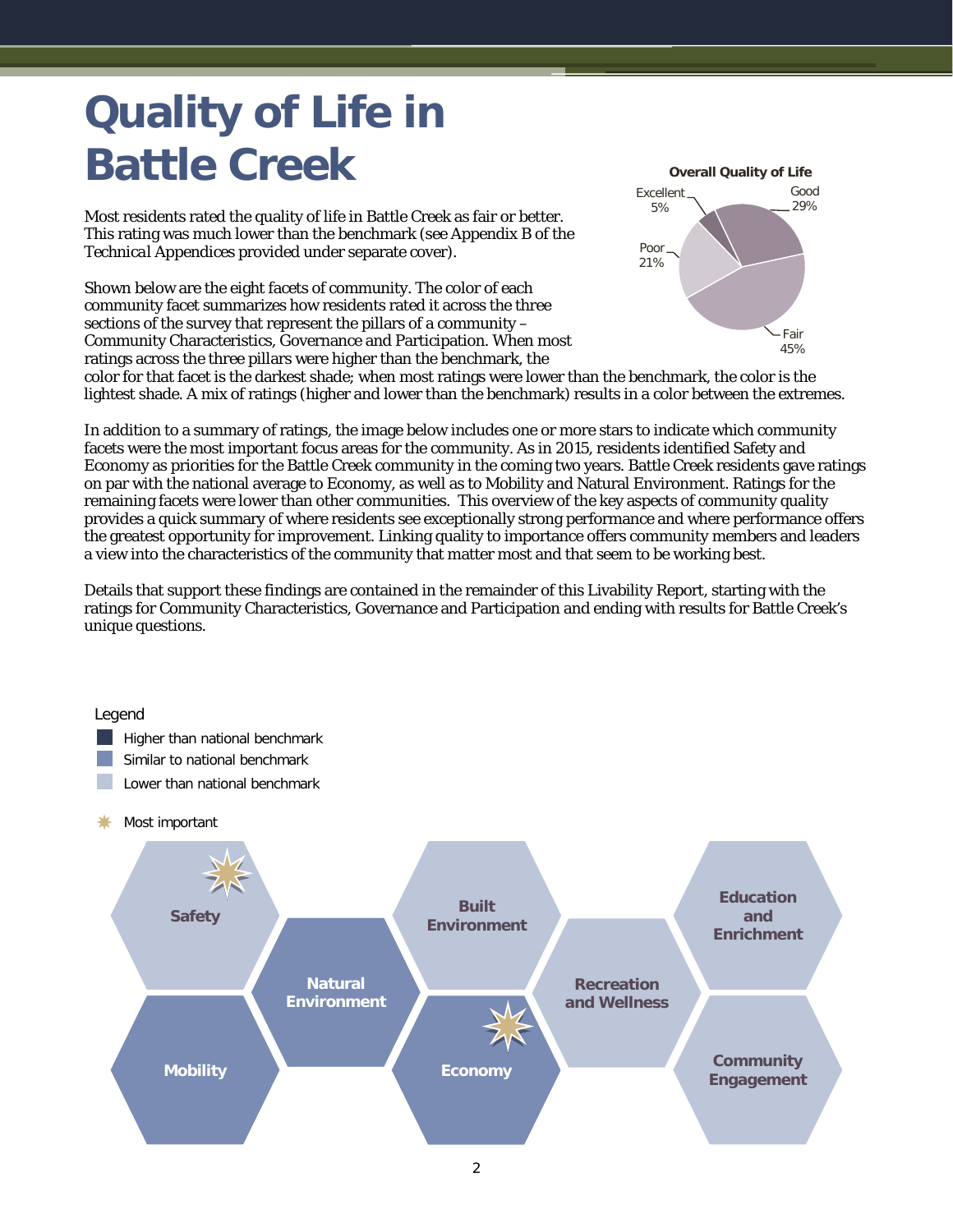# <span id="page-4-0"></span>**Community Characteristics**

#### What makes a community livable, attractive and a place where people want to be?

Overall quality of community life represents the natural ambience, services and amenities that make for an attractive community. How residents rate their overall quality of life is an indicator of the overall health of a community. In the case of Battle Creek, about 4 in 10 residents rated the City as an excellent or good place to live. Respondents' ratings of Battle Creek as a place to live were lower than ratings in other communities across the nation.

In addition to rating the City as a place to live, respondents rated several aspects of community quality including Battle Creek as a place to raise children and to retire, their neighborhood as a place to live, the overall image or reputation of Battle Creek and its overall appearance. About 6 in 10 residents gave positive ratings to their neighborhood as a place to live, while one-third or fewer gave favorable marks to the remaining general aspects.

Delving deeper into Community Characteristics, survey respondents rated over 40 features of the community within the eight facets of Community Livability. Generally, ratings in Battle Creek tended to be lower than or similar to those given in other communities across the nation. While most facets tended to receive marks that were lower than the national benchmark, all Mobility-related items were similar to the benchmark, including overall ease of travel and various modes (walking, bicycling, public transit), public parking and traffic flow. Moreover, assessments for the ease of travel by public transportation, public parking and availability of paths and



walking trails increased since 2015 (see the report, *Trends over Time*, provided under separate cover). Aspects related to the affordability of Battle Creek also tended to be on par with national averages, including availability of affordable housing, cost of living and employment opportunities. However, affordable housing did decrease since the last survey administration.

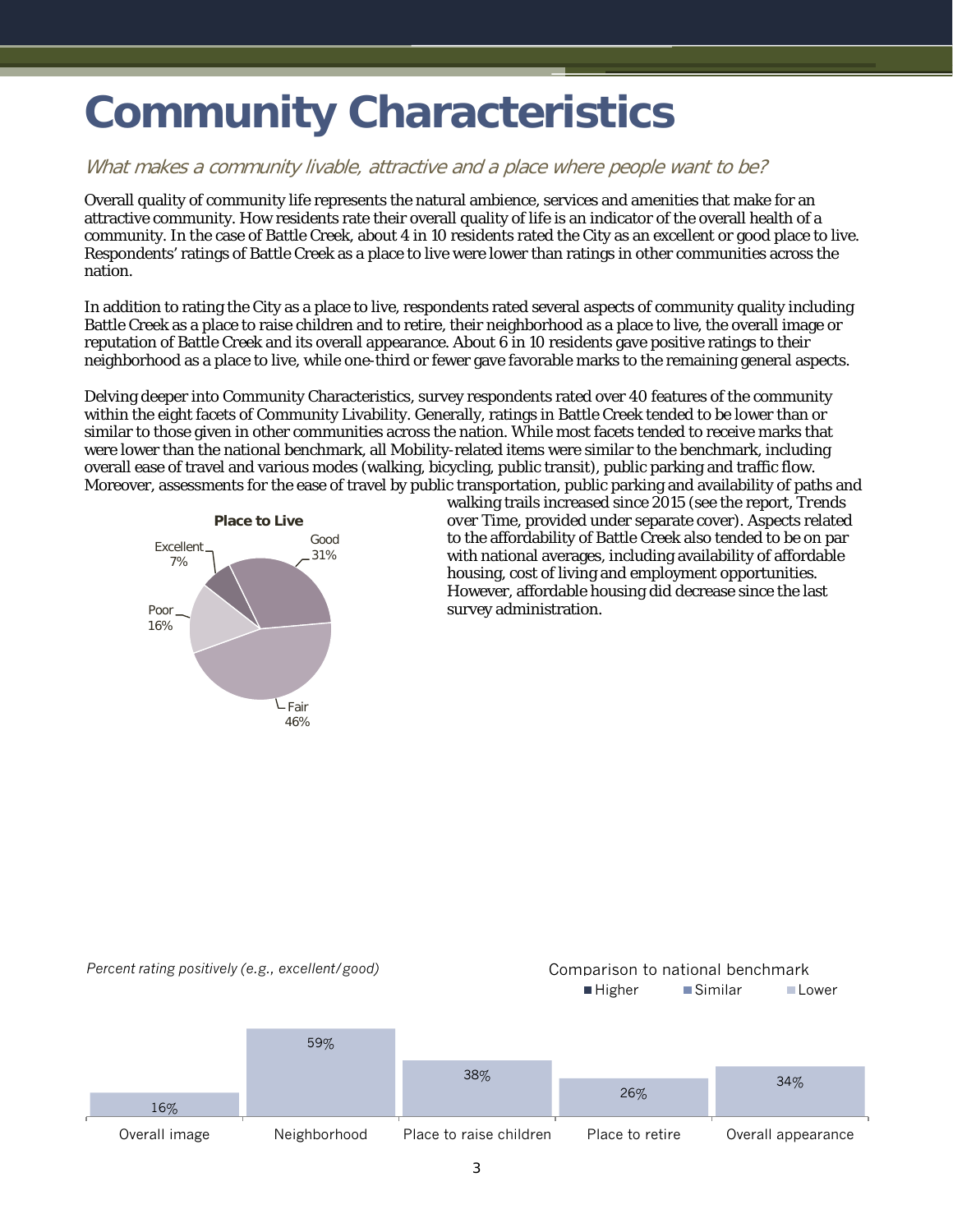## The National Citizen Survey™

Figure 1: Aspects of Community Characteristics

|                                               | <b>SAFETY</b>                                                                |                  |     |
|-----------------------------------------------|------------------------------------------------------------------------------|------------------|-----|
| Percent rating positively                     | Overall feeling of safety                                                    | 35%              |     |
| (e.g., excellent/good,<br>very/somewhat safe) | Safe in neighborhood                                                         |                  | 80% |
|                                               | Safe downtown/commercial area                                                | 70%              |     |
|                                               | <b>MOBILITY</b>                                                              |                  |     |
| Comparison to national                        | Overall ease of travel                                                       | 63%              |     |
| benchmark                                     | Paths and walking trails                                                     | 62%              |     |
|                                               | Ease of walking                                                              | 52%              |     |
| ■ Higher                                      | Travel by bicycle                                                            | $\frac{46\%}{ }$ |     |
| ■Similar                                      | Travel by public transportation                                              | 41%              |     |
|                                               | Travel by car                                                                | 67%              |     |
| Lower                                         | Public parking                                                               | 56%              |     |
|                                               | Traffic flow                                                                 | 58%              |     |
|                                               | NATURAL ENVIRONMENT                                                          |                  |     |
|                                               | Overall natural environment                                                  | 50%              |     |
|                                               | Cleanliness                                                                  | 33%              |     |
|                                               | Air quality                                                                  | 57%              |     |
|                                               | <b>BUILT ENVIRONMENT</b>                                                     |                  |     |
|                                               | Overall built environment                                                    | 33%              |     |
|                                               | New development in Battle Creek                                              | 21%              |     |
|                                               | Affordable quality housing                                                   | 29%              |     |
|                                               | Housing options                                                              | 36%              |     |
|                                               | Public places<br><b>ECONOMY</b>                                              | 33%              |     |
|                                               | Overall economic health                                                      | 19%              |     |
|                                               | Vibrant downtown/commercial area                                             | 16%              |     |
|                                               | <b>Business and services</b>                                                 | 26%              |     |
|                                               | Cost of living                                                               | 32%              |     |
|                                               | Shopping opportunities                                                       | 21%              |     |
|                                               | Employment opportunities                                                     | 25%              |     |
|                                               | Place to visit                                                               | 24%              |     |
|                                               | Place to work                                                                | 40%              |     |
|                                               | <b>RECREATION AND WELLNESS</b>                                               |                  |     |
|                                               | <b>Health and wellness</b>                                                   | 38%              |     |
|                                               | Mental health care                                                           | 35%              |     |
|                                               | Preventive health services                                                   | 42%              |     |
|                                               | Health care                                                                  | 42%              |     |
|                                               | Food                                                                         | 44%              |     |
|                                               | Recreational opportunities                                                   | 42%              |     |
|                                               | Fitness opportunities                                                        | 51%              |     |
|                                               | <b>EDUCATION AND ENRICHMENT</b>                                              |                  |     |
|                                               | Education and enrichment opportunities                                       | 41%              |     |
|                                               | Cultural/arts/music activities                                               | 33%              |     |
|                                               | Adult education                                                              | 39%              |     |
|                                               | K-12 education                                                               | 46%              |     |
|                                               | Child care/preschool                                                         | 31%              |     |
|                                               | <b>COMMUNITY ENGAGEMENT</b>                                                  |                  |     |
|                                               | Social events and activities                                                 | 31%              |     |
|                                               | Neighborliness                                                               | 36%              |     |
|                                               | Openness and acceptance<br>Opportunities to participate in community matters | 39%              |     |
|                                               |                                                                              | 40%              |     |
|                                               | Opportunities to volunteer                                                   | 48%              |     |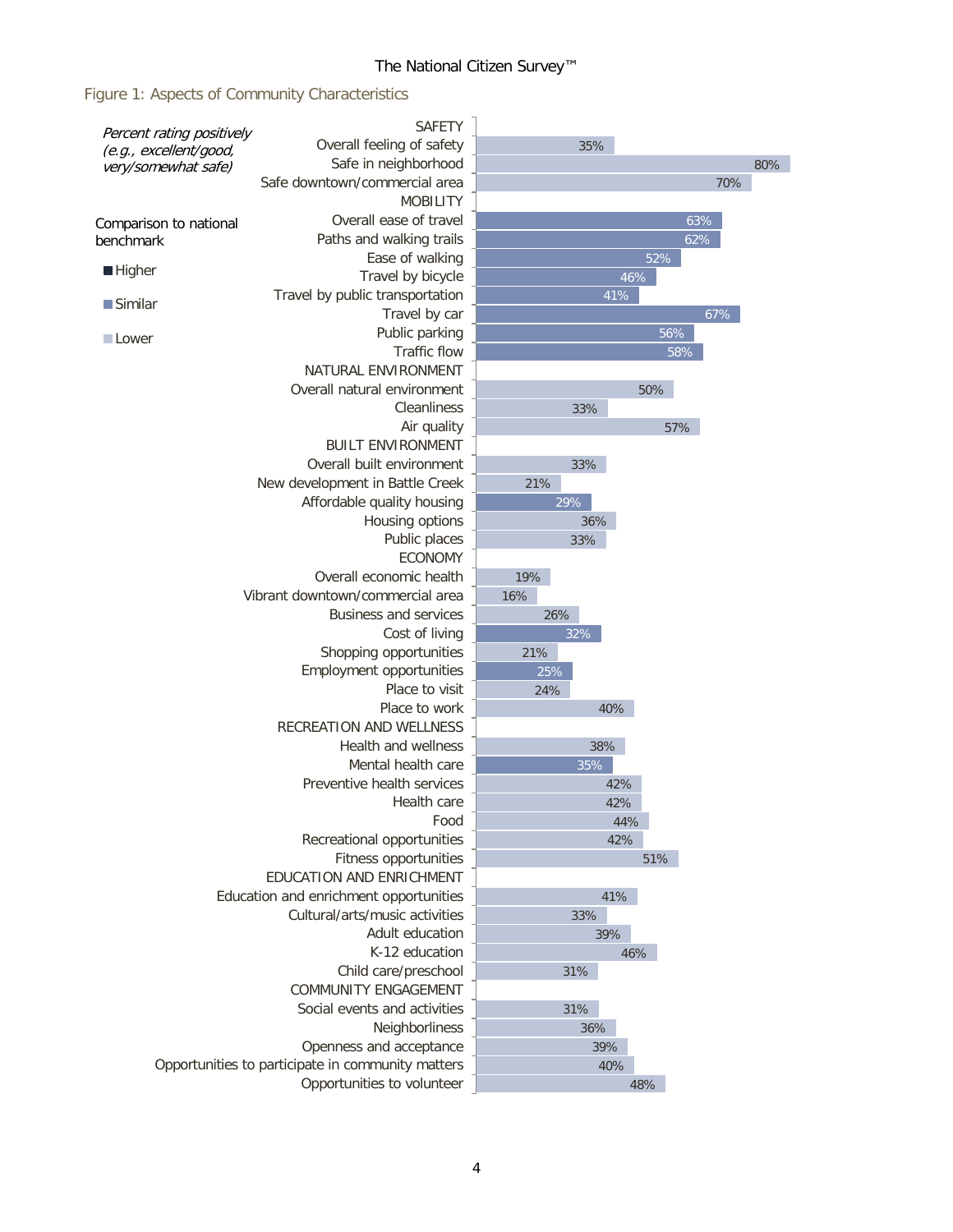## <span id="page-6-0"></span>**Governance**

### How well does the government of Battle Creek meet the needs and expectations of its residents?

The overall quality of the services provided by Battle Creek as well as the manner in which these services are provided is a key component of how residents rate their quality of life. About 4 in 10 residents gave favorable evaluations to the overall quality of City services, which was lower than the benchmark, but increased from 2015 to 2018.

Survey respondents also rated various aspects of Battle Creek's leadership and governance. About half of residents awarded positive reviews to the customer service provided by Battle Creek employees; while this aspect was rated lower compared to other municipalities nationwide, it improved since 2015 by ten points. Survey participants also gave higher scores to the City being honest and treating all residents fairly in 2018.

Respondents evaluated over 30 individual services and amenities available in Battle Creek. Ratings for services and amenities provided by the City were similar to or lower than those observed in other communities. A majority of residents gave positive reviews to fire, garbage collection, recycling, yard waste pick-up, sewer services, power utility, utility billing and public libraries and each of these were similar to national comparisons. About half of the assessments for Battle Creek services increased over time; those with the largest increases since 2015 included police, snow removal, traffic signal timing, recycling and utility billing, as each improved between 10-15%. None of

> the Battle Creek government services were rated lower in 2018 compared to 2015

**Overall Quality of City Services**



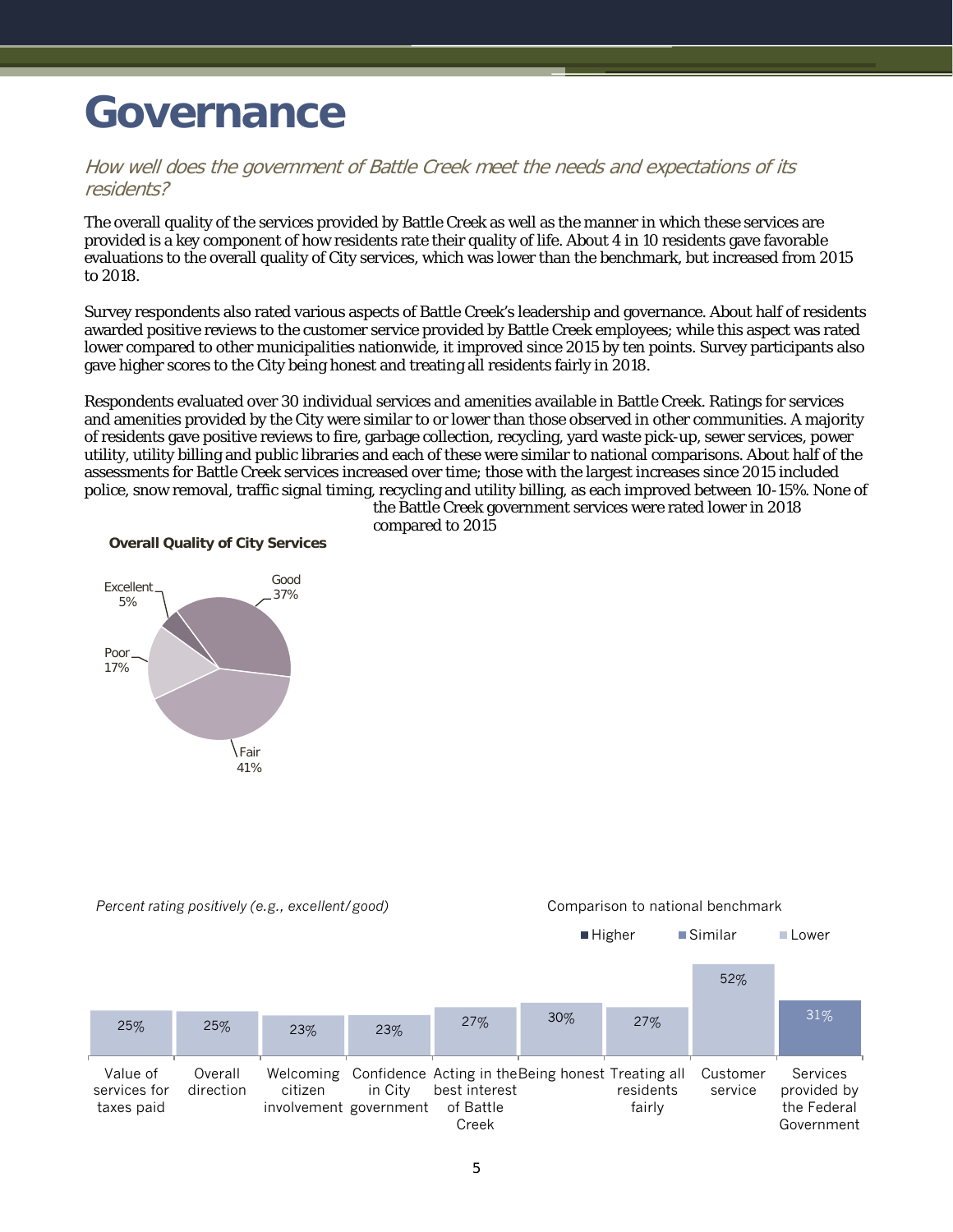### Figure 2: Aspects of Governance

| Percent rating positively | <b>SAFETY</b>                 |     |     |     |     |        |     |
|---------------------------|-------------------------------|-----|-----|-----|-----|--------|-----|
| (e.g., excellent/good)    | Police                        | 65% |     |     |     |        |     |
|                           | Fire                          |     |     |     |     |        | 82% |
|                           | Ambulance/EMS                 |     |     |     |     | 72%    |     |
| Comparison to national    | Crime prevention              |     | 36% |     |     |        |     |
| benchmark                 | Fire prevention               |     |     |     | 59% |        |     |
|                           | Animal control                |     | 39% |     |     |        |     |
| <b>Higher</b>             | Emergency preparedness        |     | 42% |     |     |        |     |
| $\blacksquare$ Similar    | <b>MOBILITY</b>               |     |     |     |     |        |     |
|                           | Traffic enforcement           |     |     | 47% |     |        |     |
| <b>Lower</b>              | Street repair                 | 14% |     |     |     |        |     |
|                           | Street cleaning               | 27% |     |     |     |        |     |
|                           | Street lighting               |     | 41% |     |     |        |     |
|                           | Snow removal                  |     |     | 45% |     |        |     |
|                           | Sidewalk maintenance          | 26% |     |     |     |        |     |
|                           | Traffic signal timing         |     | 39% |     |     |        |     |
|                           | Bus or transit services       |     |     | 43% |     |        |     |
|                           | NATURAL ENVIRONMENT           |     |     |     |     |        |     |
|                           | Garbage collection            |     |     |     |     |        | 78% |
|                           | Recycling                     |     |     |     |     | 75%    |     |
|                           | Yard waste pick-up            |     |     |     |     | $71\%$ |     |
|                           | Drinking water                |     |     | 50% |     |        |     |
|                           | Natural areas preservation    |     | 41% |     |     |        |     |
|                           | Open space                    |     | 36% |     |     |        |     |
|                           | <b>BUILT ENVIRONMENT</b>      |     |     |     |     |        |     |
|                           | Storm drainage                |     |     | 46% |     |        |     |
|                           |                               |     |     | 62% |     |        |     |
|                           | Power utility                 |     |     |     | 63% |        |     |
|                           | Utility billing               |     |     |     | 59% |        |     |
|                           | Land use, planning and zoning | 25% |     |     |     |        |     |
|                           | Code enforcement              | 20% |     |     |     |        |     |
|                           | Cable television              |     | 36% |     |     |        |     |
|                           | <b>ECONOMY</b>                |     |     |     |     |        |     |
|                           | Economic development          | 24% |     |     |     |        |     |
|                           | RECREATION AND WELLNESS       |     |     |     |     |        |     |
|                           | City parks                    |     |     |     | 59% |        |     |
|                           | Recreation programs           |     |     | 45% |     |        |     |
| Recreation centers        |                               |     | 42% |     |     |        |     |
|                           | Health services               |     |     | 44% |     |        |     |
|                           | EDUCATION AND ENRICHMENT      |     |     |     |     |        |     |
|                           | Public libraries              |     |     |     |     |        | 77% |
|                           | Special events                |     | 40% |     |     |        |     |
|                           | COMMUNITY ENGAGEMENT          |     |     |     |     |        |     |
|                           | Public information            |     |     | 47% |     |        |     |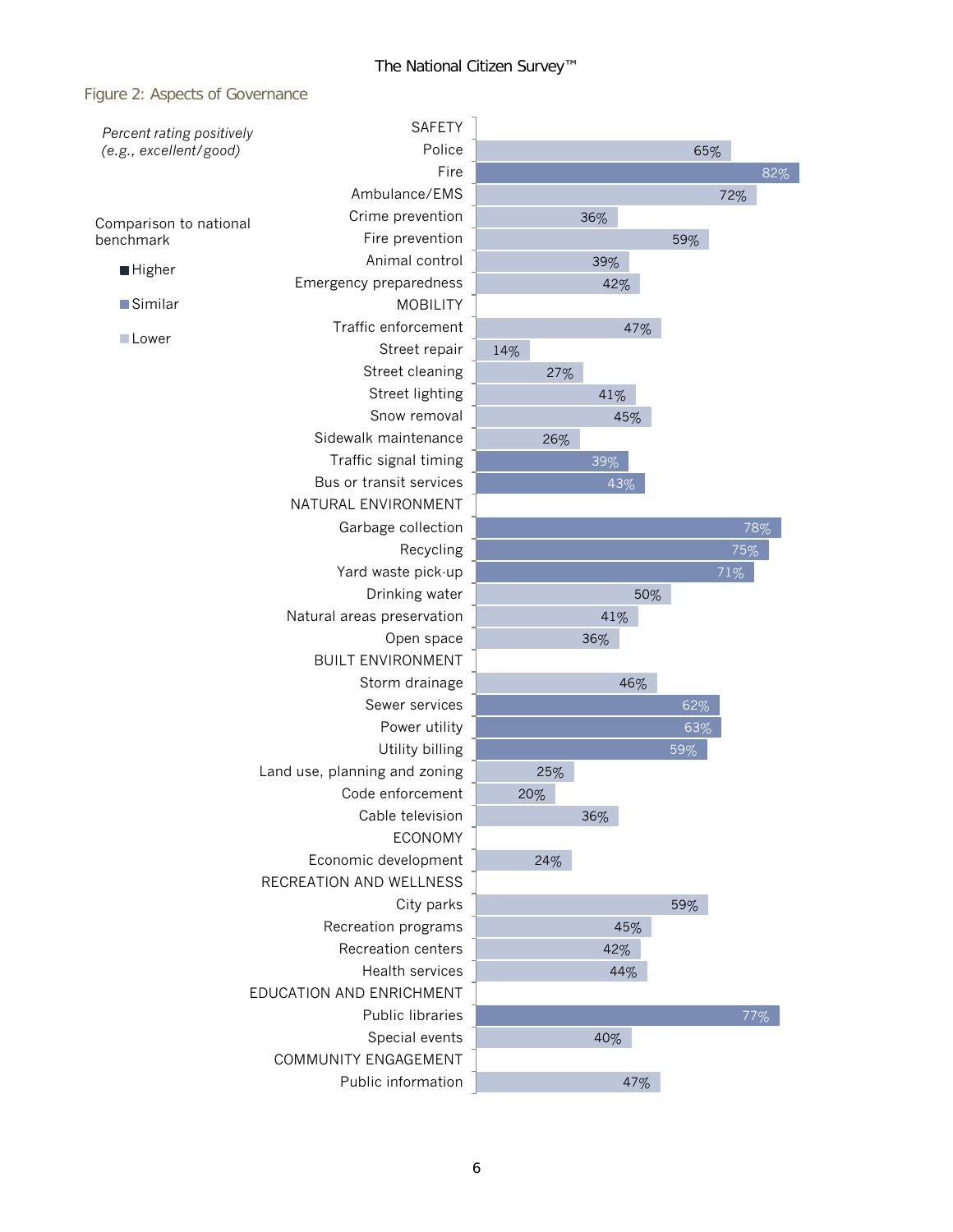# <span id="page-8-0"></span>**Participation**

## Are the residents of Battle Creek connected to the community and each other?

An engaged community harnesses its most valuable resource, its residents. The connections and trust among residents, government, businesses and other organizations help to create a sense of community, a shared sense of membership, belonging and history. In Battle Creek, about one-quarter of residents felt positively about the sense of community in the city, which was lower than observed in other communities. Around two-thirds of residents planned to remain in Battle Creek for the next five years (which decreased over time) and about half would recommend living in the city to someone who asked.

The survey included over 30 activities and behaviors for which respondents indicated how often they participated in or performed each, if at all. Broadly, rates of Participation tended to be similar to those reported in communities elsewhere. Residents participated most in activities related to the Natural Environment and Community Engagement; at least 7 in 10 indicated they had conserved water, made their homes energy efficient, recycled (a rate that increased since 2015), read and watched local news and voted in local elections. Battle Creek respondents were also neighborly, often visiting with or doing favors for each other; in fact, more residents reported they had visited with their neighbors in 2018. Additionally, Battle Creek participants worked within the community at higher than average levels.

Respondents' rates for Recreation and Wellness activities tended to be more mixed; at least three-quarters



maintained healthy diet and exercise habits, at rates similar to those seen elsewhere, but were less likely to have visited a City park, used Battle Creek's recreation centers or report being in good health (which declined in 2018). Battle Creek residents' rates for walking or biking instead of driving alone, code violations and City-sponsored event attendance lagged behind national averages.

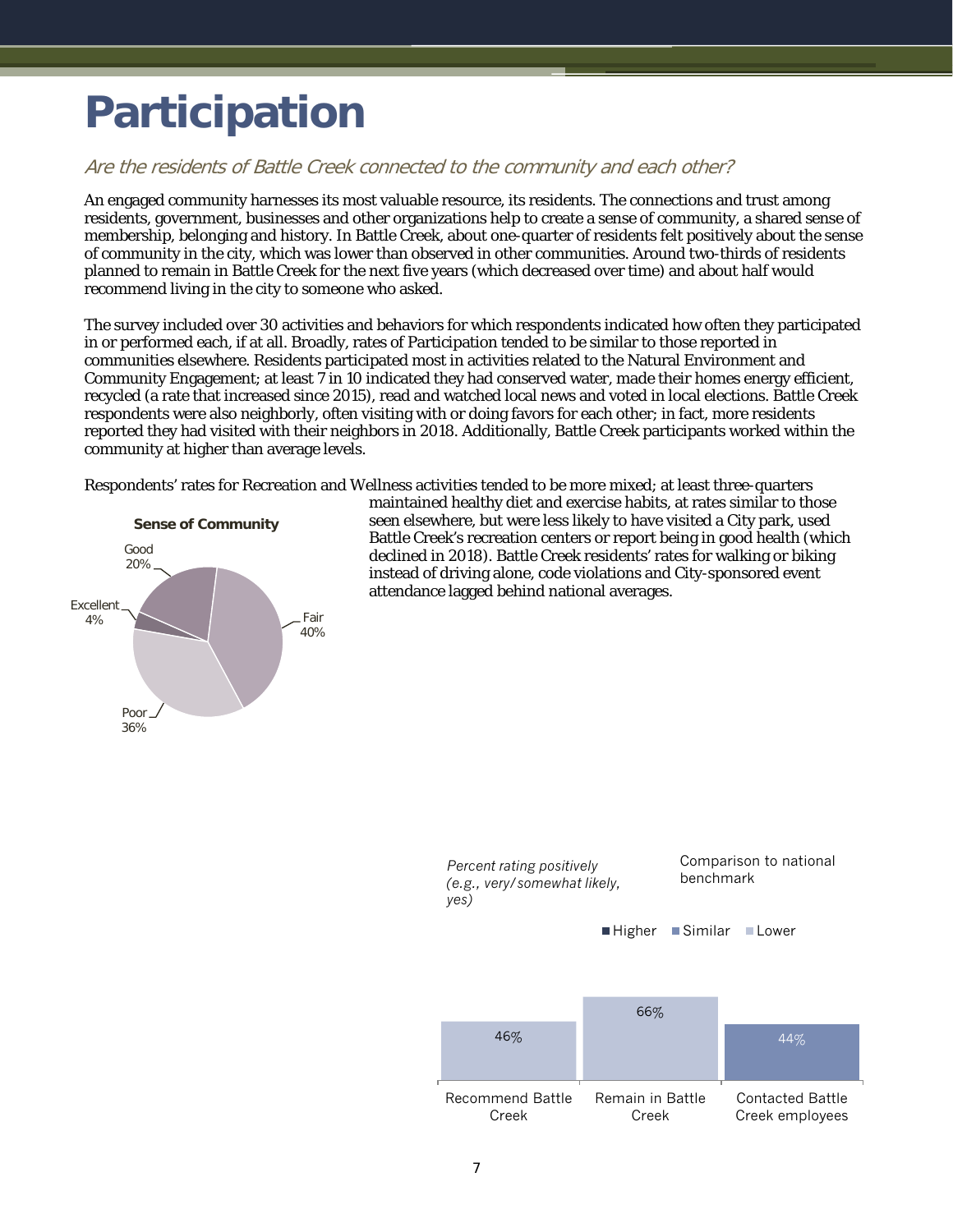$\overline{a}$ 

### Figure 3: Aspects of Participation

| Percent rating positively<br>(e.g., yes, more than<br>once a month,<br>always/sometimes) |  | <b>SAFETY</b>                                          |  |
|------------------------------------------------------------------------------------------|--|--------------------------------------------------------|--|
|                                                                                          |  | Stocked supplies for an emergency                      |  |
|                                                                                          |  | Did NOT report a crime                                 |  |
|                                                                                          |  | Was NOT the victim of a crime                          |  |
| Comparison to national                                                                   |  | <b>MOBILITY</b>                                        |  |
| benchmark                                                                                |  | Used public transportation instead of driving          |  |
| Higher                                                                                   |  | Carpooled instead of driving alone                     |  |
| ■Similar                                                                                 |  | Walked or biked instead of driving                     |  |
| □Lower                                                                                   |  | NATURAL ENVIRONMENT                                    |  |
|                                                                                          |  | Conserved water                                        |  |
|                                                                                          |  | Made home more energy efficient                        |  |
|                                                                                          |  | Recycled at home                                       |  |
|                                                                                          |  | <b>BUILT ENVIRONMENT</b>                               |  |
|                                                                                          |  | Did NOT observe a code violation                       |  |
|                                                                                          |  | NOT under housing cost stress                          |  |
|                                                                                          |  | <b>ECONOMY</b>                                         |  |
|                                                                                          |  | Purchased goods or services in Battle Creek            |  |
|                                                                                          |  | Economy will have positive impact on income            |  |
|                                                                                          |  | Work in Battle Creek                                   |  |
|                                                                                          |  | RECREATION AND WELLNESS                                |  |
|                                                                                          |  | Used Battle Creek recreation centers                   |  |
|                                                                                          |  | Visited a City park                                    |  |
|                                                                                          |  | Ate 5 portions of fruits and vegetables                |  |
|                                                                                          |  | Participated in moderate or vigorous physical activity |  |
|                                                                                          |  | In very good to excellent health                       |  |
|                                                                                          |  | EDUCATION AND ENRICHMENT                               |  |
|                                                                                          |  | Used Battle Creek public libraries                     |  |
|                                                                                          |  | Attended a City-sponsored event                        |  |
|                                                                                          |  | COMMUNITY ENGAGEMENT                                   |  |
|                                                                                          |  | Campaigned for an issue or cause                       |  |
|                                                                                          |  | Contacted Battle Creek elected officials               |  |
|                                                                                          |  | Volunteered                                            |  |
|                                                                                          |  | Participated in a club                                 |  |
|                                                                                          |  | Talked to or visited with neighbors                    |  |
|                                                                                          |  | Done a favor for a neighbor                            |  |
|                                                                                          |  | Attended a local public meeting                        |  |
|                                                                                          |  | Watched a local public meeting                         |  |
|                                                                                          |  | Read or watched local news                             |  |
|                                                                                          |  | Voted in local elections                               |  |

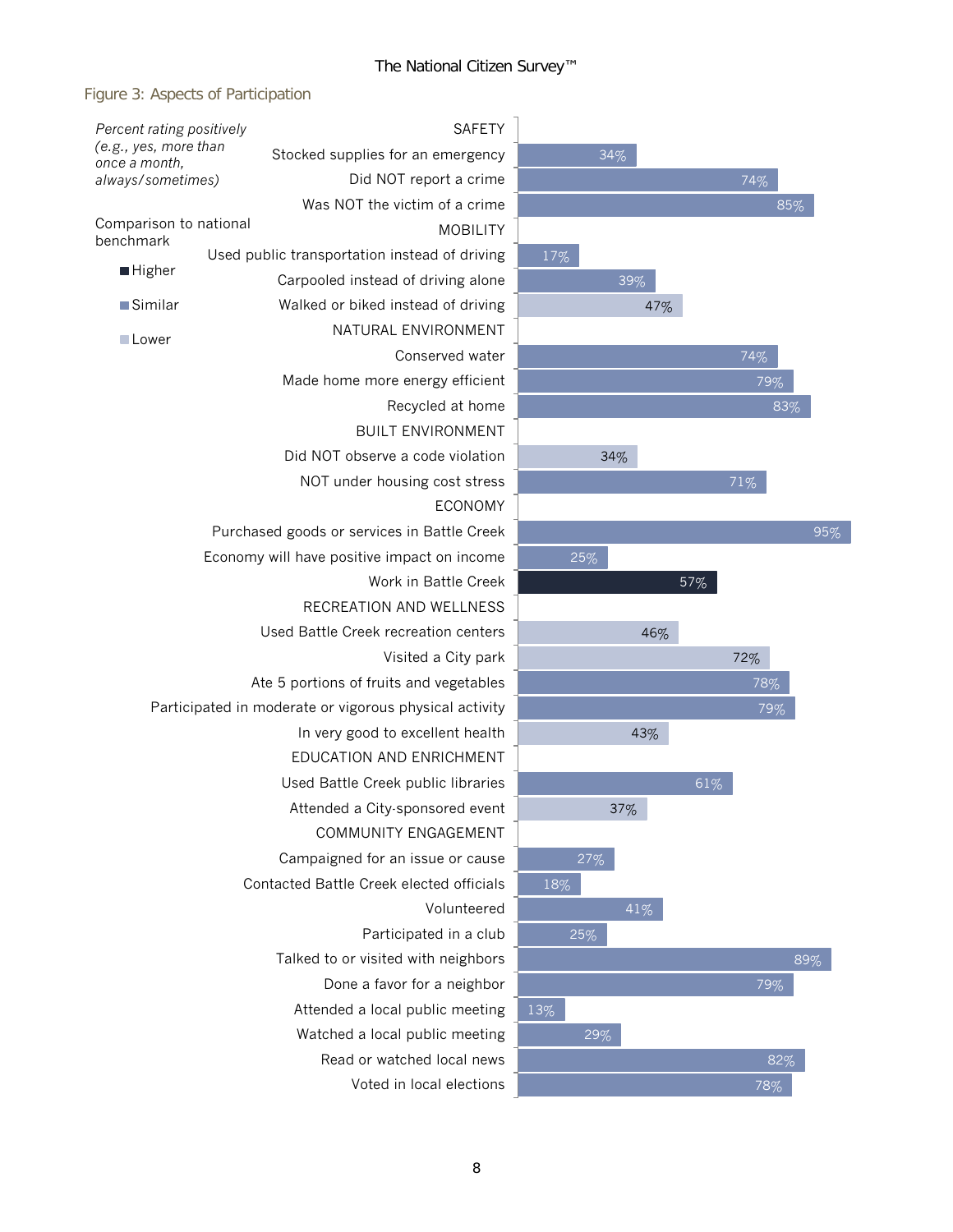# <span id="page-10-0"></span>**Special Topics**

The City of Battle Creek included several questions of special interest on The NCS. City leadership sought to obtain resident feedback concerning the group BCVision and their mission, interactions with Battle Creek police officers and the police department's performance as a whole.

The first set of questions asked residents about their familiarity and opinions regarding BCVision. About 4 in 10 respondents stated that they were very or somewhat familiar with the work being done by BCVision and about one-third felt the impact was positive or somewhat positive. Additionally, around three-quarters of participants agreed that BCVision is promoting positive community development, while only 10% strongly disagreed.

Figure 4: Familiarity with BCVision Please rate how familiar you are, if at all, with the work being done by BCVision:



Figure 5: Opinions About Impact of BCVision's Work Please rate the impact of the work being done by BCVision on the city:



Figure 6: Agreement with BCVision Community Development

Please indicate the extent to which you agree or disagree that BCVision is promoting positive community development:

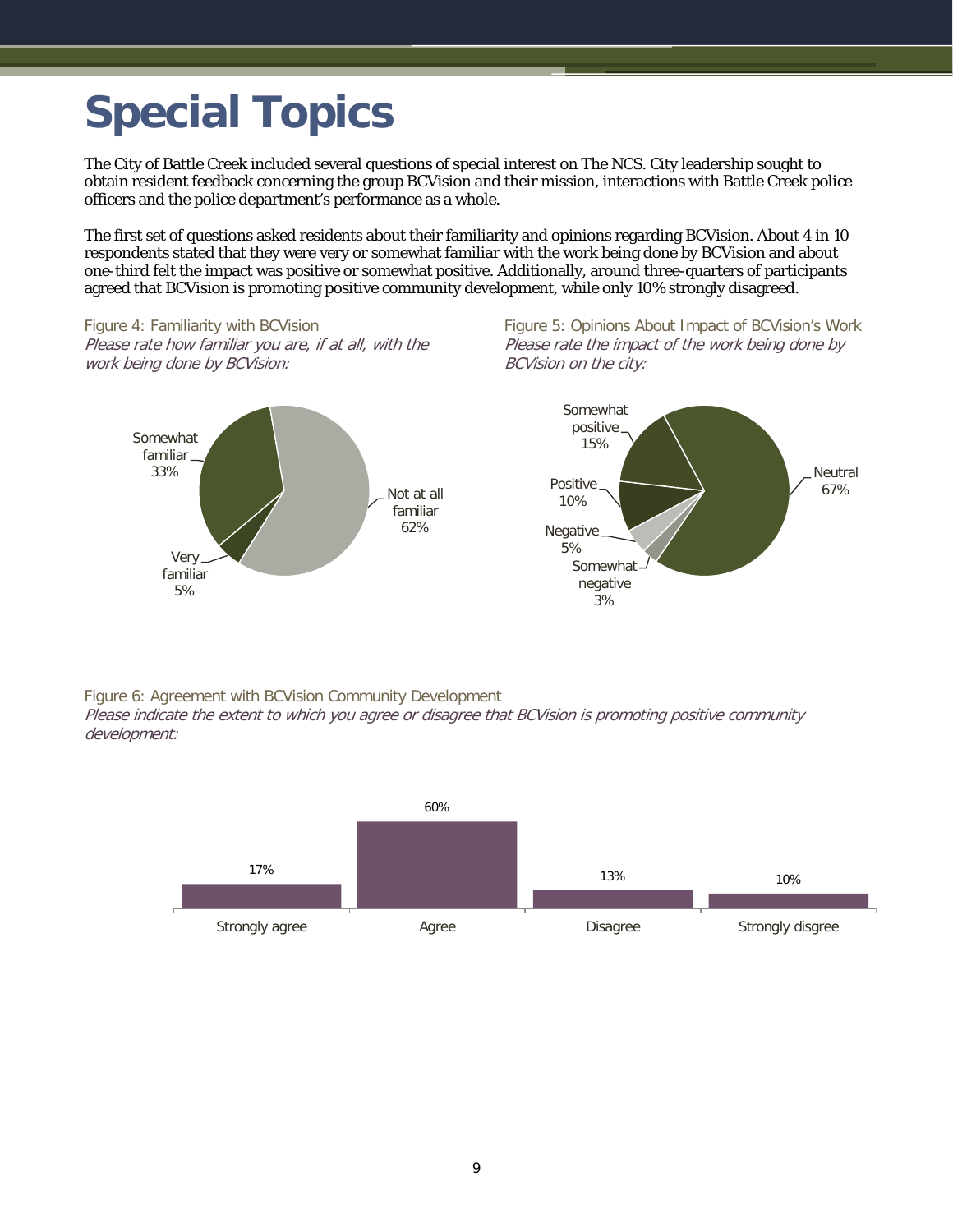#### The National Citizen Survey™

The City also wanted to learn more about residents' opinions regarding interactions with police officers in Battle Creek. Around 4 in 10 survey respondents reported that they had interacted with a police officer in the 12 months prior to the survey. Of those residents, at least 8 in 10 awarded excellent or good marks to their overall impression. Further, about 9 in 10 respondents agreed that the officer did not discriminate against them, they were treated with respect and the officer clearly explained their reasoning for their actions; less than 1 in 10 strongly disagreed with the officer's conduct.

Figure 7: Contact with Police Officer Have you had contact with a Battle Creek police officer within the last 12 months?



Figure 8: Overall Impression of Police Officer Thinking about your most recent contact, how would you rate your overall interaction with the police officer?



### Figure 9: Impressions of Officer Conduct

Please indicate the extent to which you agree or disagree with each of the following statements concerning your most recent contact with a Battle Creek police officer:

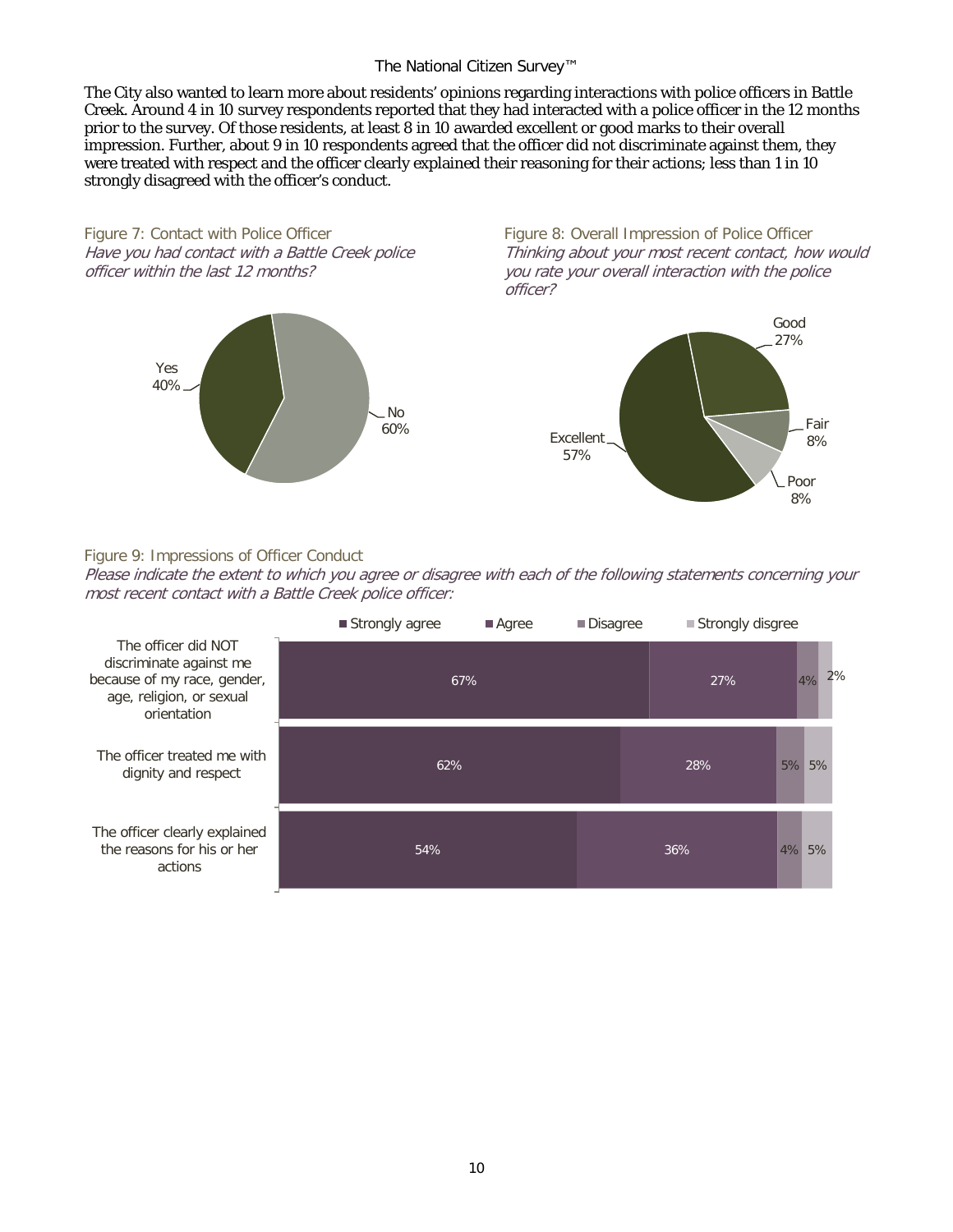#### The National Citizen Survey™

Residents were generally pleased with performance aspects of the Battle Creek Police Department as a whole. About two-thirds of respondents awarded excellent or good ratings to their confidence in the police and the department's ability to treat all residents fairly, make decisions in the best interest of the community and fight crime. Less than 2 in 10 survey participants would evaluate the police department's performance measures as poor.

#### Figure 10: Police Department Performance

Please rate the following categories of Battle Creek Police Department performance:



Respondents also communicated their willingness to get involved and collaborate with the Battle Creek Police Department. Approximately two-thirds of residents would be very likely to collaborate to identify a person of interest in their neighborhoods and another one-quarter stated they would be somewhat likely to help. Close to three-quarters also voiced that they would be likely to attend a meeting to address crime prevention in their neighborhoods.

#### Figure 11: Collaboration with Police Department How likely or unlikely would you be to do each of the following?